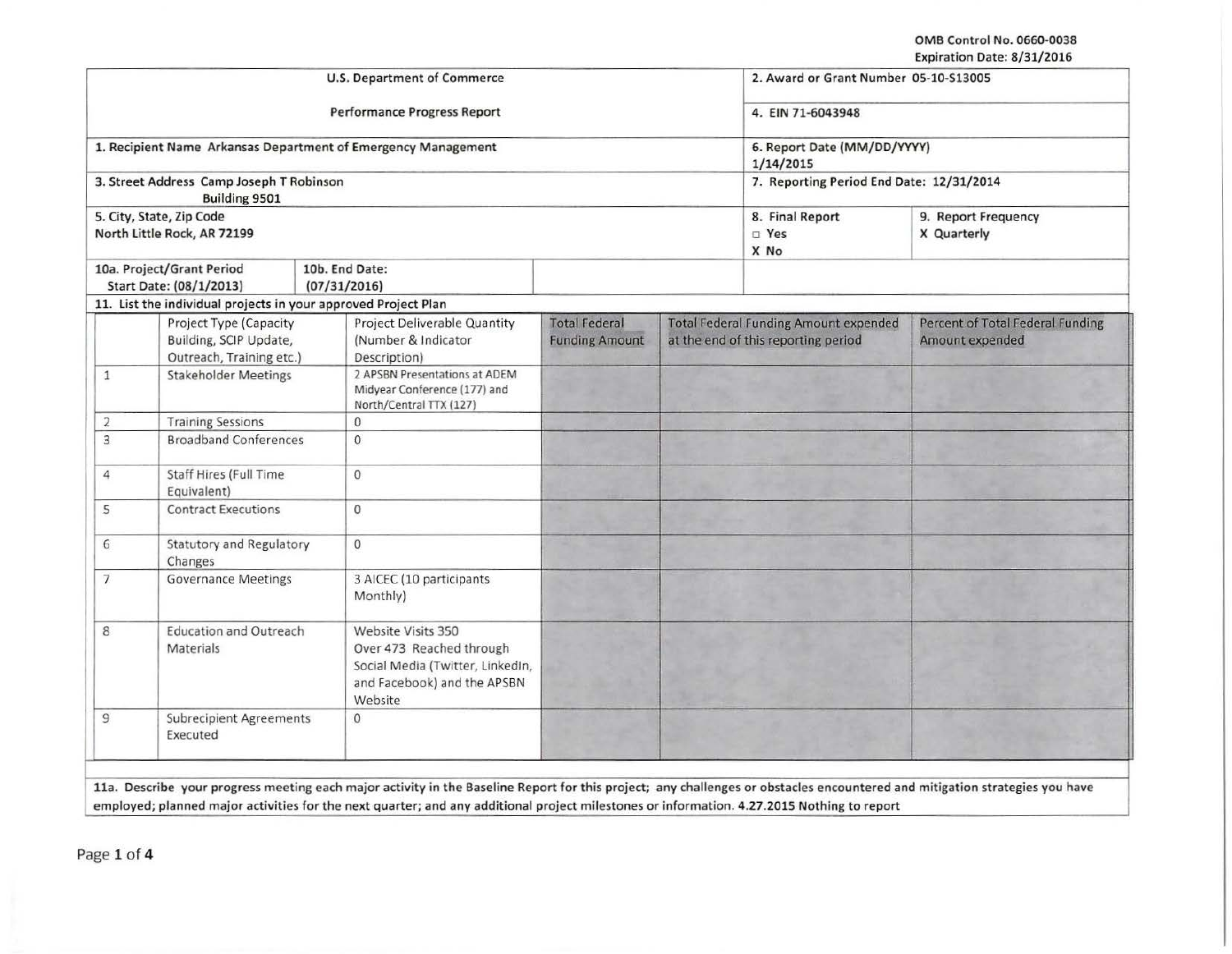11b. If the project team anticipates requesting any changes to the approved Baseline Report in the next quarter, describe those below. Note that any substantive changes to the Baseline Report must be approved by the Department of Commerce before implementation. No Change as of this report. Will begin working on revision for Phase 2

llc. Provide any other information that would be useful to NTIA as it assesses this project's progress. 4.27.2015 Nothing to report

lld. Describe any success stories or best practices you have identified. Please be as specific as possible. 4.27.2015 Nothing to report

12. Personnel

12a. If the project is not fully staffed, describe how any lack of staffing may impact the project's time line and when the project will be fully staffed. Position staffing from federal funds began during the 2<sup>nd</sup> qtr.

12b. Staffing Table

| Job Title                        | FTE % | Project(s) Assigned                                                                                                                | Change |
|----------------------------------|-------|------------------------------------------------------------------------------------------------------------------------------------|--------|
| SLIGP Program Coordinator        | 80%   | Will provide coordination for grant reporting and financial payouts.                                                               |        |
| Homeland Security Branch Manager | 10%   | Will provide oversight for all grants activities and reporting                                                                     |        |
| IT Administrator                 | 10%   | Serves on the state broadband working group and provides technical assistance to<br>AICEC                                          |        |
| <b>Accounting Branch Manager</b> | 2%    | Will conduct task and provide tracking for the disbursement of the entire grant funds                                              |        |
| <b>Financial Analyst</b>         | 3%    | Will provide oversight for the disbursements and tracking of funds                                                                 |        |
| <b>SWIC</b>                      | 50%   | Will oversee all interoperability coordination and is responsible for ensuring SCIP<br>initiatives are tracked and completed       |        |
| <b>AWIN Program Manager</b>      | 50%   | Has oversight of all public safety communication projects that the state undertakes and<br>will provide oversight for this project |        |

13. Subcontracts (Vendors and/or Subrecipients) Contracts started in 2<sup>no</sup> qtr.

13a. Subcontracts Table- Include all subcontractors. The totals from this table must equal the "Subcontracts Total" in Question 14f.

| Name                                    | Subcontract Purpose                                 | Type<br>(Vendor/Subrec.) | RFP/RFQ<br>Issued<br>(Y/N) | Contract<br>Executed<br>(Y/N) | Start<br>Date | End<br>Date | <b>Total Federal</b><br>Funds Allocated | <b>Total Matching</b><br><b>Funds Allocated</b> | Project and % Assigned |
|-----------------------------------------|-----------------------------------------------------|--------------------------|----------------------------|-------------------------------|---------------|-------------|-----------------------------------------|-------------------------------------------------|------------------------|
| <b>Buford Goff</b><br>and<br>Associates | Development of<br><b>Project Management</b><br>plan | Vendor                   |                            |                               | 10/1/13       | 7/31/1      | \$810,342.00                            | \$0.00                                          |                        |

Page *2* of 4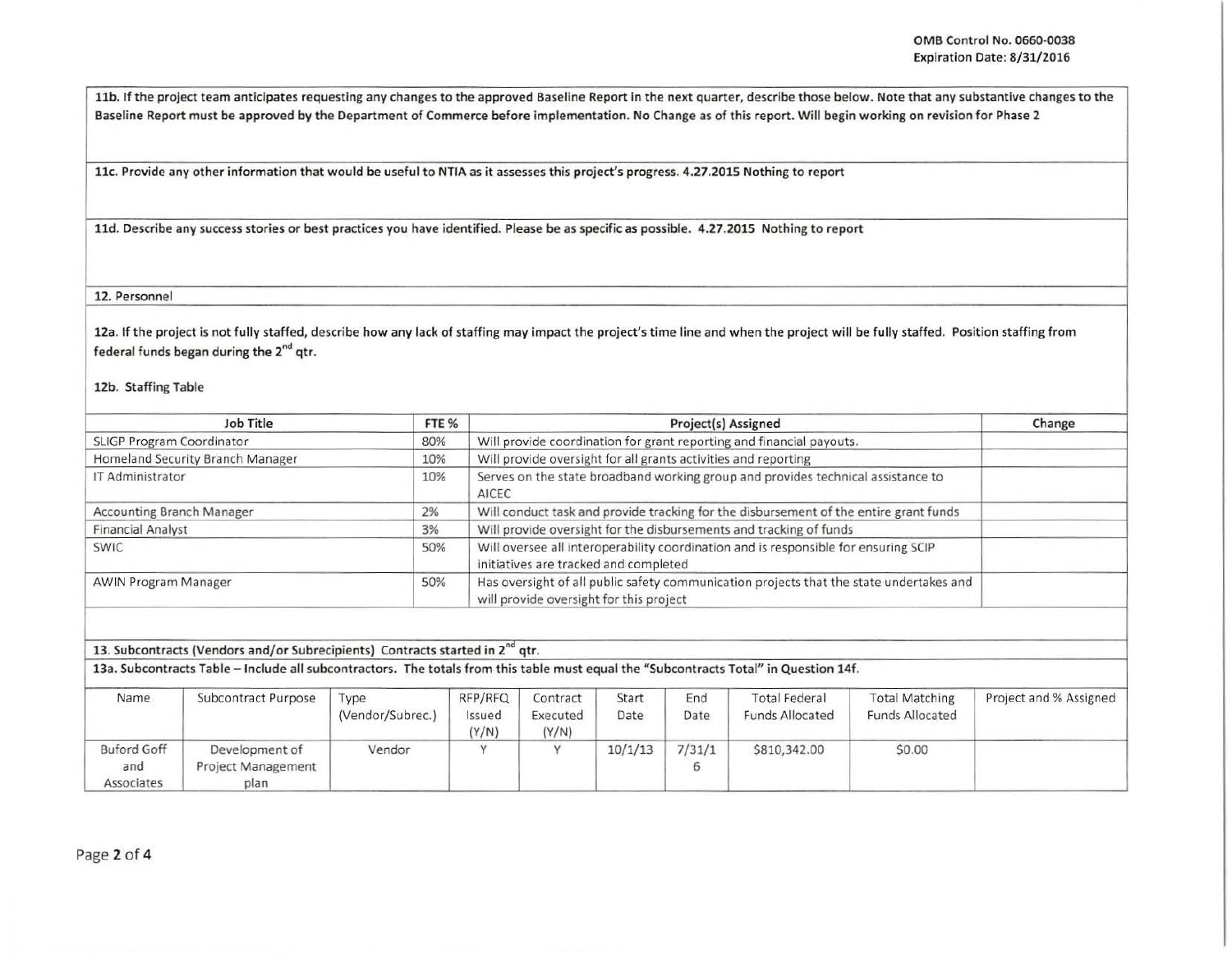13b. Describe any challenges encountered with vendors and/or sub recipients. 10.30.2014 Nothing to report at this time.

## 14. Budget Worksheet

Columns 2, 3 and 4 must match your current project budget for the entire award, which is the SF-424A on file. Only list matching funds that the Department of Commerce has already approved.

| Project Budget Element (1)                                             | Federal Funds<br>Awarded (2) | <b>Approved Matching</b><br>Funds (3) | <b>Total Budget</b><br>(4) | <b>Federal Funds</b><br>Expended (5)              | Approved Matching Funds<br>Expended (6)                                                                                                                                              | Total Funds Expended (7) |  |
|------------------------------------------------------------------------|------------------------------|---------------------------------------|----------------------------|---------------------------------------------------|--------------------------------------------------------------------------------------------------------------------------------------------------------------------------------------|--------------------------|--|
| a. Personnel Salaries                                                  | 135,996.00                   | 387,191.00                            | 523,187.00                 | \$41,999.62                                       | \$88,166.22                                                                                                                                                                          | \$130,165.84             |  |
| b. Personnel Fringe Benefits                                           | 47,697.00                    | 113,990.00                            | 161,687.00                 | \$15,936.94                                       | \$21,660.75                                                                                                                                                                          | \$37,597.69              |  |
| c. Travel                                                              | 216,407.00                   | 0.00                                  | 216,407.00                 | \$5,960.25                                        |                                                                                                                                                                                      | \$5,960.25               |  |
| d. Equipment                                                           | 0.00                         | 0.00                                  | 0.00                       | N/A                                               |                                                                                                                                                                                      |                          |  |
| e. Materials/Supplies                                                  | 19,821.00                    | 0.00                                  | 19,821.00                  | \$12,637.64                                       |                                                                                                                                                                                      | \$12,637.64              |  |
| f. Subcontracts Total                                                  | 1,057,375.00                 | 0.00                                  | 1,057,375.00               | \$237,675.88                                      |                                                                                                                                                                                      | \$237,675.88             |  |
| g. Other                                                               | 118,415.00                   | 5,582.00                              | 123,997.00                 | \$88,432.50                                       |                                                                                                                                                                                      | \$88,432.50              |  |
| h. Total Costs                                                         | 1,595,711.00                 | 506,763.00                            | 2,102,474.00               | \$402,642.83                                      | \$109,826.97                                                                                                                                                                         | \$512,469.80             |  |
| i. % of Total                                                          | 80%                          | 20%                                   | 100%                       | 79%                                               | 21%                                                                                                                                                                                  | 100%                     |  |
| documents.                                                             |                              |                                       |                            |                                                   | 15. Certification: I certify to the best of my knowledge and belief that this report is correct and complete for performance of activities for the purpose(s) set forth in the award |                          |  |
| 16a. Typed or printed name and title of Authorized Certifying Official |                              |                                       |                            | 16c. Telephone (area code, number, and extension) |                                                                                                                                                                                      |                          |  |
| <b>Bobbie Ann Merkel, ADEM Administration Division Director</b>        |                              |                                       |                            | 501-683-6700                                      |                                                                                                                                                                                      |                          |  |
|                                                                        |                              |                                       | 16d. Email Address         |                                                   |                                                                                                                                                                                      |                          |  |

|                                                  | BobbieAnn.Merkel@adem.arkansas.gov                         |  |  |  |
|--------------------------------------------------|------------------------------------------------------------|--|--|--|
| 16b. Signature of Authorized Certifying Official | 16e. Date Report Submitted (month, day, year)<br>4/27/2015 |  |  |  |

Page 3 of 4